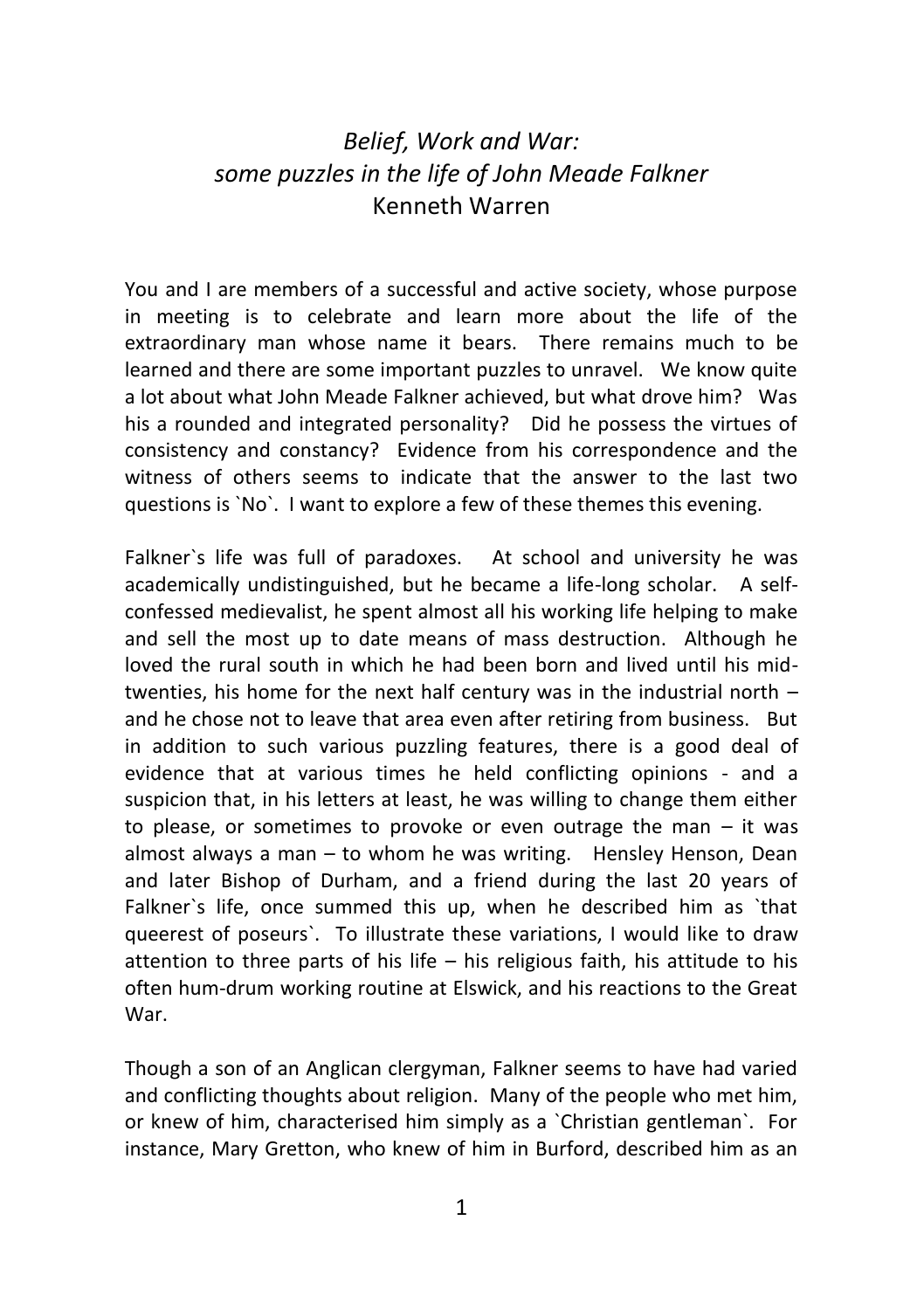`incorruptible Christian` and, looking back over his life many years later, Sir William Haley went so far as to suggest that Falkner saw everything *sub specie aeternitatis.* But Henson knew him personally and more fully - and was not the sort of man to be easily hood-winked – and he found it less easy to make out what his friend really believed.



**Herbert Hensley Henson 1863-1947 Bishop of Durham 1920 - 1939**

In mid-October 1915 there is a long entry in Henson`s diary: ` I dined with Meade Falkner, we two alone very pleasantly, and had much talk.......We had some talk about religion, in which Meade Falkner takes up a purely medieval attitude. What the Church orders or does must not be criticised or resented.......He is a very strange man and makes his conversation a shrouding veil for his thoughts more successfully than most men whom I know. There can be no doubt of his unusual ability, and of the manifoldness of his interests, and (I am disposed also to think) of the depth of his religious conviction, though the last is generally concealed by a sardonic humour`. (1) Corresponding with an older friend, the Reverend Edward Stone, Falkner was on one occasion more outspoken and in fact revealed beliefs which were less than orthodox. `To me, the omnipresence of the Deity is such an omnipresent thought, as to require sometimes checking lest it should develop into a potential Pantheism`. He added: `Pantheism is a very beautiful and seductive doctrine`. (2) Five years before, sending Stone his sympathies on a family bereavement, he had laid bare more of his own convictions – at that time. These beliefs too were scarcely of a nature which those who, year after year, saw him hurry across Palace Green to services in Durham Cathedral would expect to find. Indeed, they were both reckless and recklessly expressed. They may leave the reader puzzled. Perhaps they were intended to scandalise the man who received the letter, though the context seems to rule this out. On the other hand the existence of such ideas may help explain how a man of Falkner`s talents could also be daily preoccupied with sales of weapons of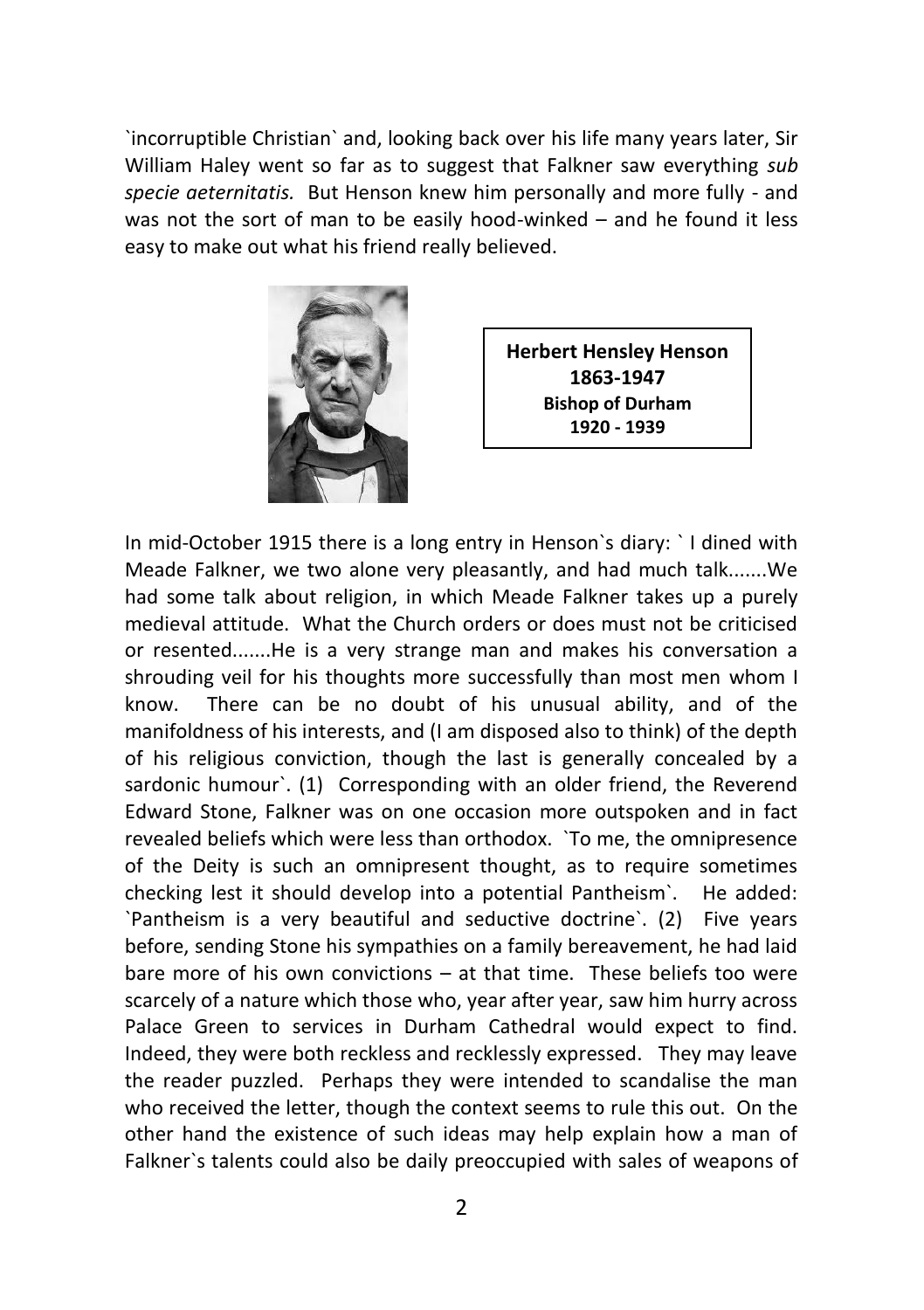mass destruction. These remarks, let it be remembered, were included in his response to news of the death of one of Stone`s relatives: ` The longer I live, the less store I set by either life or death: both seem to me so essentially trivial and meaningless, that neither is worth much discussion or attention. Certainly, none of what are called the "problems" of life and death have much interest for me. The things that really appeal to me – more and more strongly – are the beauties of nature, the delights of literature, and the physical pleasures in which one may still indulge. The charm of the "Country", of the outdoor life with its simple pleasures, of sunny or even rainy days, and above all of starlight nights, continually grows upon me. Politics have ceased to interest me entirely and religious questions almost entirely...` (3)

Having first acted as private tutor to two of the sons of Sir Andrew Noble, Falkner had moved on to become secretary to their father, and after that, in turn, was made company secretary, director, a leading negotiator for major armament contracts, the acting chairman and finally chairman of Sir W.G Armstrong Whitworth and Company. It seemed a rather unexpected career path for the academically-minded son of a south country parson. Even so, to colleagues, and above all in correspondence with the largest owner of Armstrong shares, the powerful and ever-watchful Stuart, Lord Rendel, Falkner eventually represented himself as wholly committed to working for the commercial success of the firm. In a 1904 letter to Rendel his statement of devotion to the company in which they were both now prominent members seemed unqualified:` There was a time when I looked forward to the day when I could leave Elswick, but that feeling is long since passed ; and my greatest happiness is to see our great firm doing well`. But he then went on to make the sort of exaggerated claim which causes doubts to arise: `Her [i.e. Elswick`s] spell has fallen irresistibly upon me, and I am devoted to her soul and body.....No one except those at Elswick know the attraction of her, the mother that bred and fed us`. (4) Later he made other declarations of faith in and commitment to Elswick , but he also revealed a quite different attitude to his everyday work.

Edward Stone, when a Classics master at Eton, had once given the young Falkner holiday lessons, including what decades later were remembered as `some first hints in Latin verse`. Stone even seems to have played a part in Falkner`s move to the North East sometime during the middle months of 1883 – as the latter much later claimed when he referred to him as one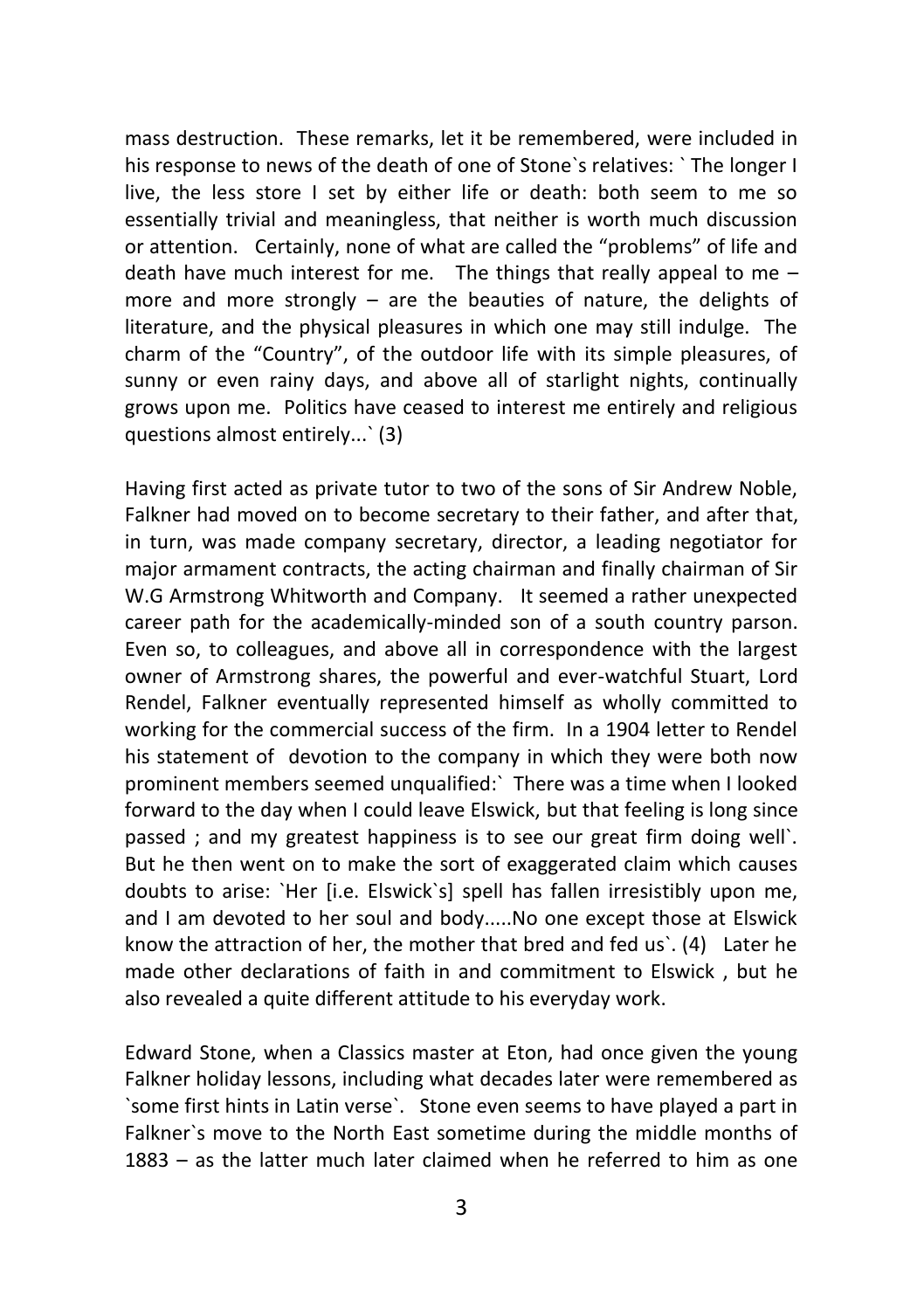`who sent me here` (5) Early in the 20th century the two men resumed a correspondence which till then seems to have lapsed. Falkner mentioned his uncertainties about the nature of his daily work but at the same time made clear that he realised how difficult it would be to change course. Writing from Elswick in September 1902 – he seems never to have been put off writing by the uncongenial atmosphere of the place, or by the fact that he should, presumably, have been concentrating on his daily work - he told his former classics tutor: `With me all is well – at any rate from the material point of view. I am a director now of this firm, and a managing director. But sometimes I have grave misgivings whether life in these dreary, grimy, money-making places is really worth living. Our climate and surroundings are so distasteful. Sometimes I think of giving it all up, and coming South to live in some little house, and in some sunny spot, and vegetate or write. But with every year such change becomes a harder matter, and one does not know whether one could find happiness now without some strenuous work to do. ` (6)

When the Great War began, Falkner seemed uncertain in his opinions about it. Less than three weeks later he gave Edward Stone a vivid impression of the vast operations of which he was now effective head: `I have a bed in my room here, and sleep here now, or wake, for my nights are troubled enough. Just beneath my windows, we have had to put up temporary factories for field guns; and the banging and slamming and the sawing of iron make such a noise at night that sleep is sometimes quite impossible. We are working full tilt, day and night, Sundays and weekdays.

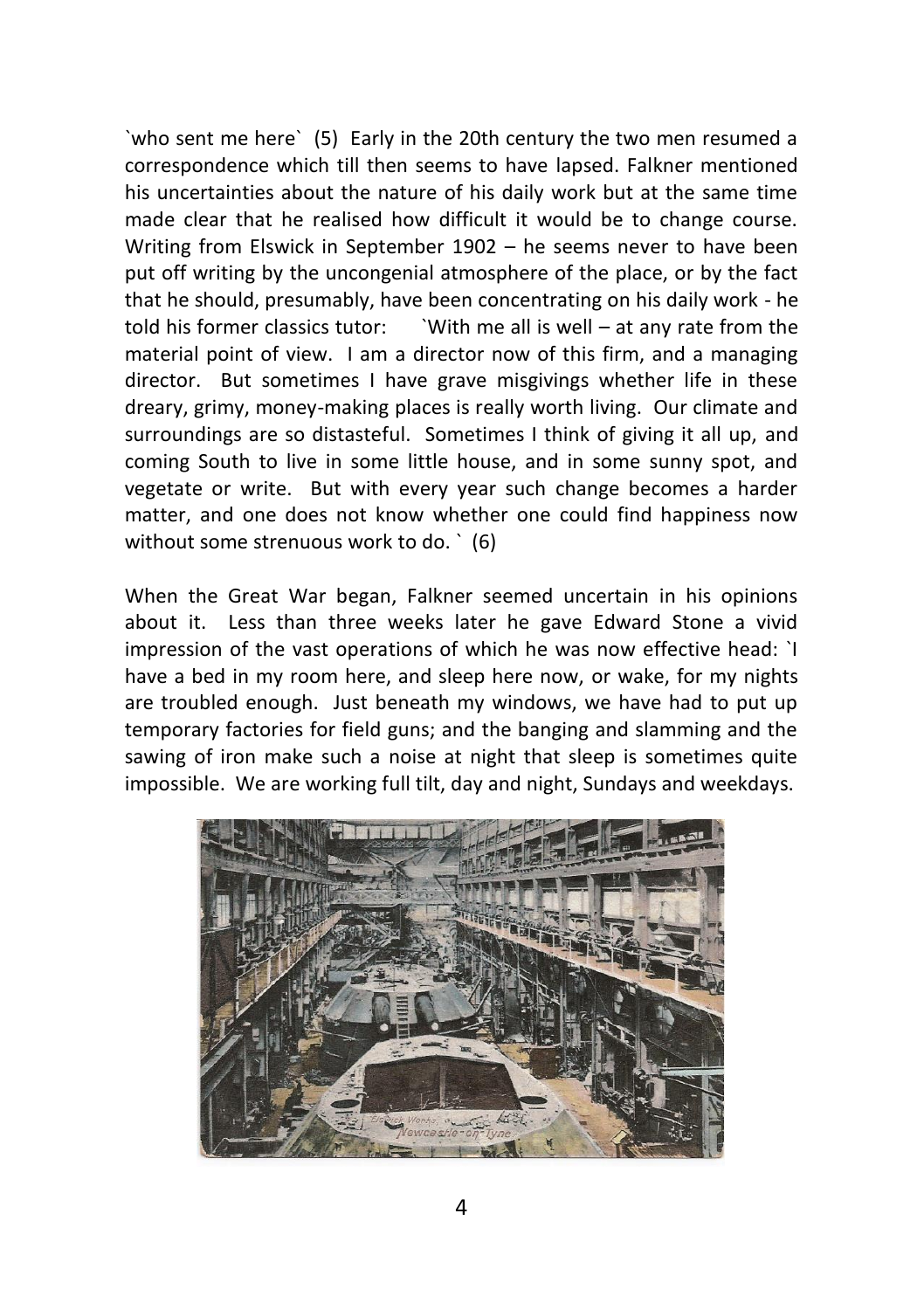We have some 200 soldiers and sailors in the works as a guard, and the output of war material is enormous`. But the same letter also revealed his uncertainties about the cause in which he was so heavily committed:` I hope we may remain a great, or become a greater nation: but I am sure that if we are to, we want a thorough purgation and cleansing from excessive luxury and all the evils which it brings with it. It may be that this scourge of war will cleanse us. Of the Germans I have the highest opinion. I think that they are higher, and cleaner and much simpler livers than we are`. A little further on he returned to the transformation of Elswick already carried through to meet the German challenge, though typically some of the things he wrote about seem to have been exaggerations:` It is a strange scene at night – all the shops working exactly as in the day, the dull grumble of the machinery, the searchlights sweeping the river intermittingly, the patrol boats and the calls of the guards, and now and then a rifle shot or two when some boat does not answer the challenge and, just opposite my window, Jupiter blazing`.(7)

At the end of 1915, 16 months after the war began, but when he had already been effective head of Sir WG Armstrong Whitworth & Company for three years, Falkner formally succeeded Sir Andrew Noble as chairman. Britain was struggling in the middle of what was now recognised as the greatest war in its history; Armstrongs was one of the world`s leading armament companies. The context was recognised by the newly elected chairman as rich in thought-provoking features. On New Year's Day 1916, he wrote to Philip, Noble`s youngest son, whom he had tutored 30 years earlier. He made clear that he knew very well that in many ways he was a strange successor to Lord Armstrong and to Sir Andrew Noble, for – as he neatly summed it up, `...the animal inside the lion`s skin is not a lion`. (8) Even the setting for this confession of faith – or rather of doubt - seemed incongruous, for the new industrial leader was this time writing from the comfort of his own home, The Divinity House, almost in the shadow of Durham Cathedral. Later that year in a Sunday diary entry, Henson made a fuller comment on his ecclesiastically-inclined, armaments-manufacturer friend. He was puzzled: `Meade Falkner invited himself to dinner. We talked and turned over books for two hours, and then walked around the College admiring the Cathedral under the brilliant moonlight. He is the more enigmatic, the more I see of him. His knowledge is vast and multifarious. He reads Greek in bed daily at Elswick. [For, under the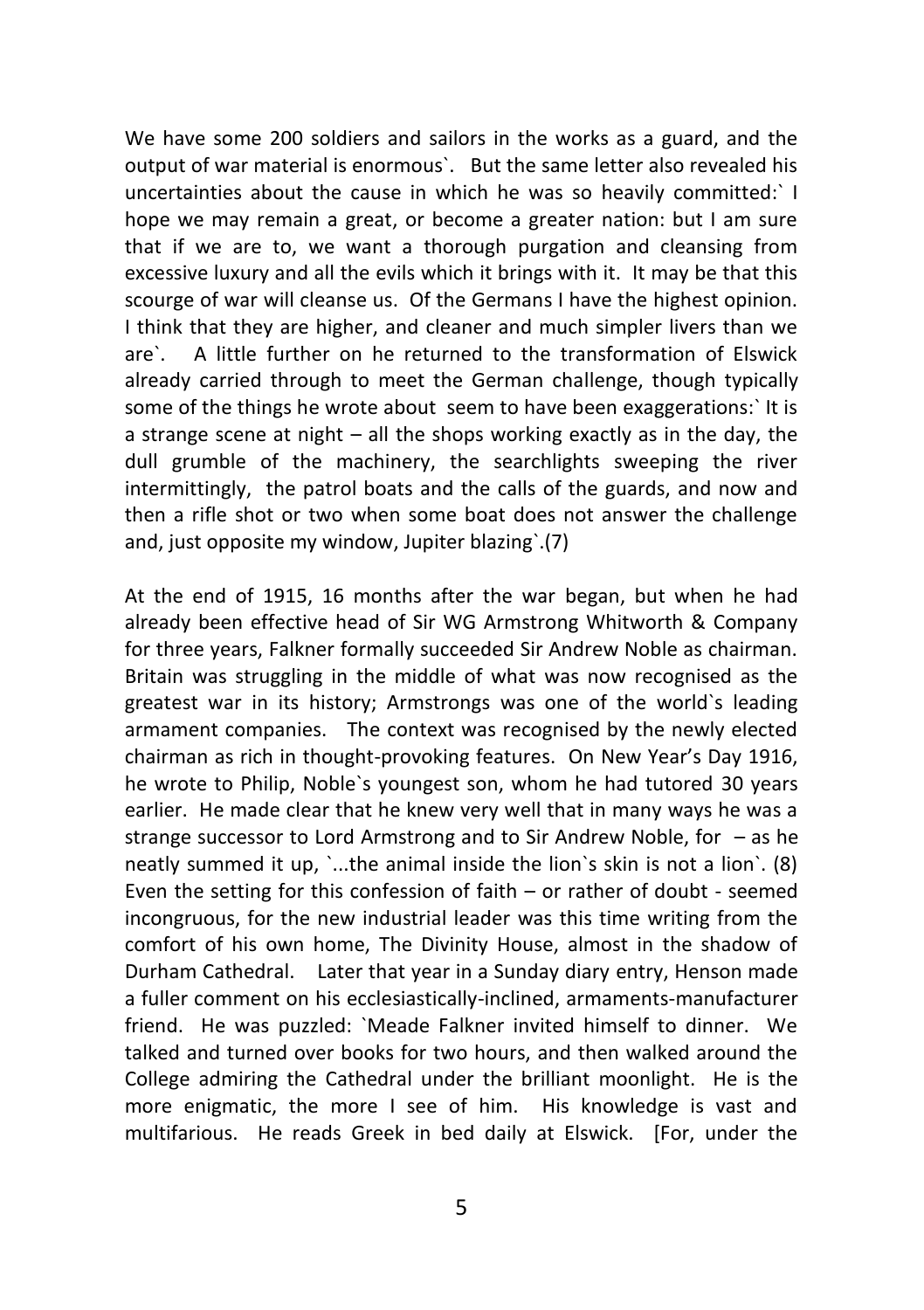pressure of wartime conditions, he often slept there.] Scholarship and shells go oddly together, but he is an embodied paradox`. (9)

Canon Wordsworth of Salisbury was another Anglican friend. Writing to him, during the terrible bombardment which preceded the slaughter on the Somme, Falkner made clear that Henson had not misrepresented him, or the way in which he was able to mix a variety of interests with the brutal urgencies of wartime business. He told Wordsworth`....I have your *Breviarium ad usum Sarum* in a bookcase in my business room. It is a very large room with windows and a big bay looking out over the river Tyne. In a corner is my bed and for the last two years I have slept there some nights every week. There is the constant drone and hum of machinery all the night, but before I turn in, I often sit an hour with your *Breviarium*. It is a delightful and gratefully sedative reading` (10)

By the end of summer 1915 he seemed more convinced than he had been in the early weeks of the war of the necessity for an Allied victory, but even now, as in his letter to Stone many years before, he referred to dreams of escaping to a very different world. In a P.S he wrote: `The war gives us cause for thought and anxiety for all the fine lives lost and for the terrible money cost. But of the issue I have no doubt at all: the Germans are fighting with the halter around their necks`. Even so, on the previous page, this head of a firm which at its wartime peak would employ some 70,000 men and women working relentlessly to produce 20th century war material had written:` Yet I am a medievalist with the cramped old schoolman`s mind, and to me change is terrible. I feel as if I should like to drink of the blameless herb nepenthe, to fall asleep and wake in some old abbey of Touraine with the figs ripening on the cloister wall`. (11) Such a remark was not out of character for Falkner, but it was scarcely helpful, positive, thinking when looked at from the point of view of armies running desperately short of field guns and of shells, and losing vital battles as a result. We have no record, I think, that Gustav Krupp von Bohlen und Halbach did not express similar longings for retirement, but it seems unlikely that he shared these aspirations of his fellow head of a worldranking armaments firm.

Falkner was, however, representative of the general opinion of armament makers in two important respects – he denied that his company`s activities fostered war, and, after the fighting was at last over, he claimed that its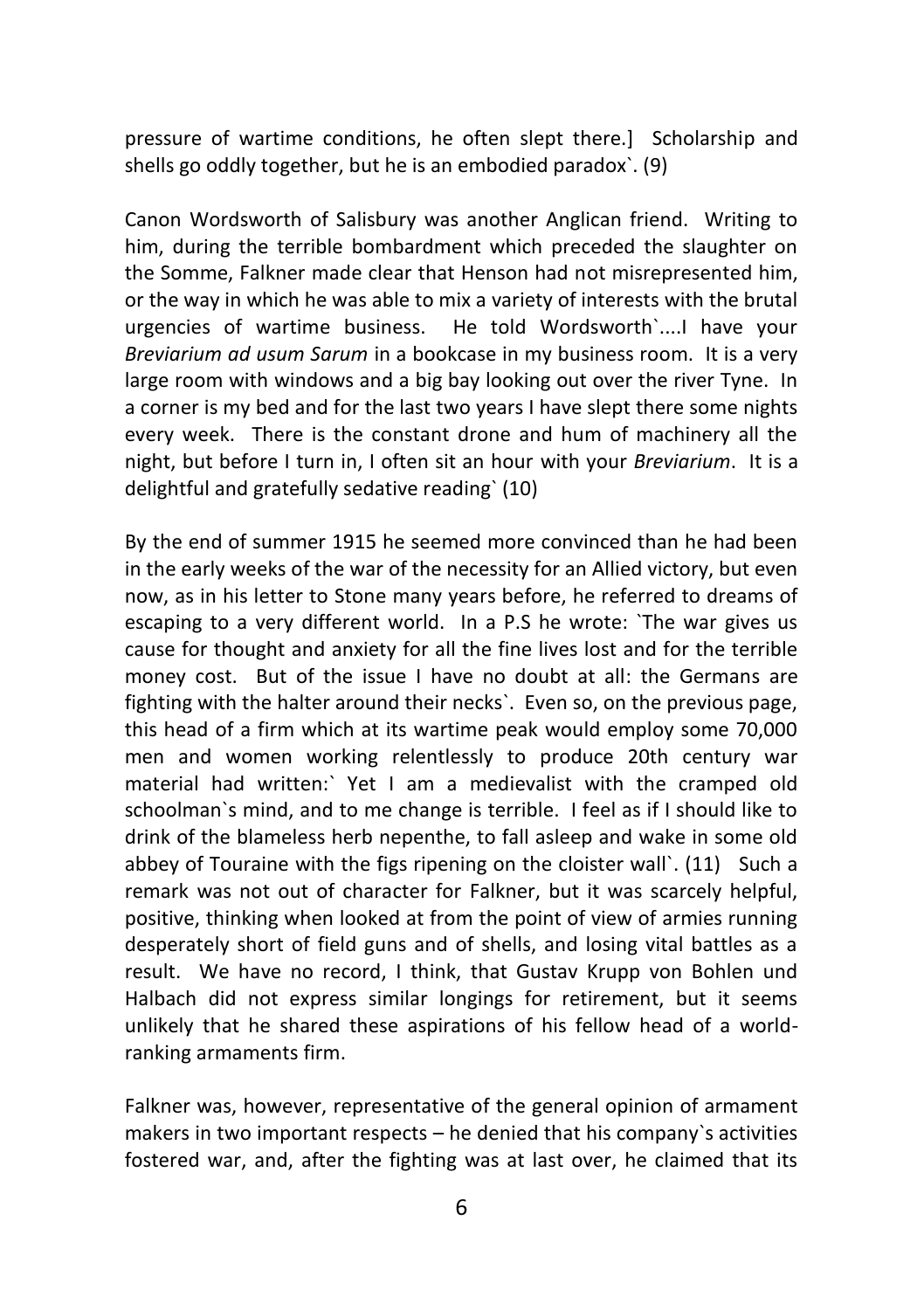services remained essential to preserve the peace which it had helped to secure. In illustrating this approach he used a homely imagery which was superficially at least persuasive – an essential function of the great armament firms was that they helped to police the world.

On Saturday 18 April 1914 the 20th Annual General Meeting of Armstrong Whitworth had been held in Newcastle. Not only was it the last AGM before the outbreak of the Great War, but also the last at which Sir Andrew Noble took the chair. *The Times'* report referred to a question asked by one of the shareholders, a Mr D. Amphlett. He had said `there was a question of general interest which he wished to raise and which he desired the chairman to answer. One not infrequently heard that armament firms were the instruments of fomenting war scares or international friction`. He wanted their chairman `to emphatically assure the shareholders on this`. Instead of Noble, it was Falkner who replied. He told the meeting that the company `thought that the suggestion was really such a silly one....that it was scarcely worth answering'. He went on: 'If the shareholders wanted to be reassured, they should look upon the firm as equipping the police of the world, in furnishing the means for the suppression of disorder. That was really how they ought to be regarded. The suggestions in the papers were incredibly foolish and mischievous. In the words of Mr Churchill, they were "Hellish insinuations"`. Amphlett thanked him for his emphatic denial, and Falkner took the chance to drive home his point: `We are glad of the opportunity of absolutely and definitely repudiating any such allegation. It is merely the phantasy of fools`. (12)

A little more than four years later, as slaughter and destruction continued, but the end was beginning to come into view, in the course of remarks at the 24th Ordinary Annual General Meeting in mid- September 1918, Falkner told shareholders that the directors were convinced that national spending on the provision of war materials would need to remain at a high level: `Some people anticipate that with the end of the war the demand for war material will practically cease. I do not think so. Demand must necessarily slacken, greatly slacken, but if the war has taught any military lessons, it has taught the necessity of adequate preparation and equipment. It is not likely that we shall be allowed to fall again into such a state of deplorable unpreparedness as we were in before the war`. Again he pointed out that armament firms supplied the needs of the `policemen`